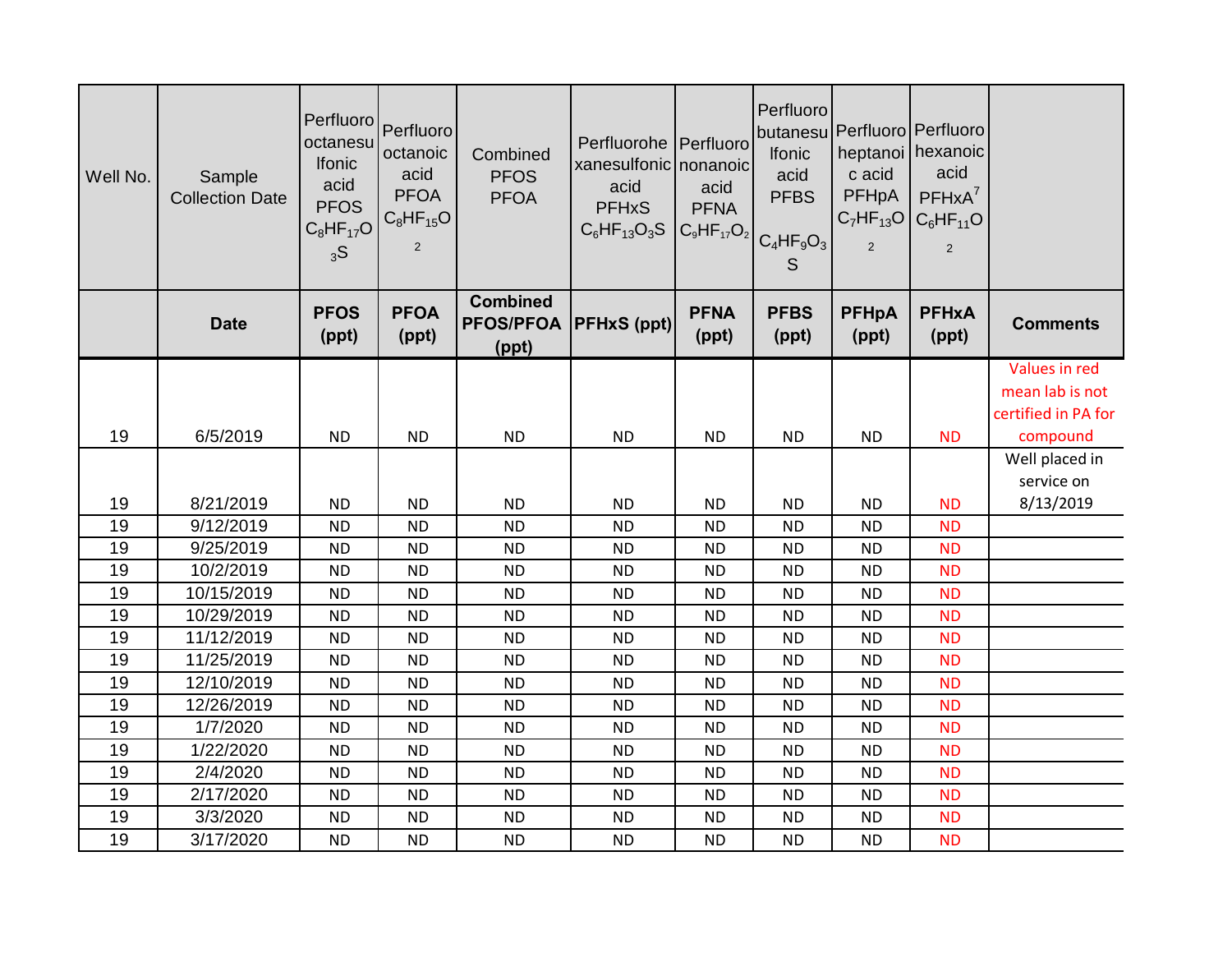| 19 | 4/1/2020   | <b>ND</b> | <b>ND</b> | <b>ND</b> | <b>ND</b> | <b>ND</b> | <b>ND</b> | <b>ND</b> | <b>ND</b> |                        |
|----|------------|-----------|-----------|-----------|-----------|-----------|-----------|-----------|-----------|------------------------|
| 19 | 4/15/2020  | <b>ND</b> | <b>ND</b> | <b>ND</b> | <b>ND</b> | <b>ND</b> | <b>ND</b> | <b>ND</b> | <b>ND</b> |                        |
| 19 | 4/28/2020  | <b>ND</b> | <b>ND</b> | <b>ND</b> | <b>ND</b> | <b>ND</b> | <b>ND</b> | <b>ND</b> | <b>ND</b> |                        |
|    |            |           |           |           |           |           |           |           |           |                        |
|    |            |           |           |           |           |           |           |           |           | Sampling reduced       |
|    |            |           |           |           |           |           |           |           |           | to monthly per         |
| 19 | 5/12/2020  | <b>ND</b> | <b>ND</b> | <b>ND</b> | <b>ND</b> | <b>ND</b> | <b>ND</b> | <b>ND</b> | <b>ND</b> | <b>PADEP</b>           |
| 19 | 6/3/2020   | <b>ND</b> | <b>ND</b> | <b>ND</b> | <b>ND</b> | <b>ND</b> | <b>ND</b> | <b>ND</b> | <b>ND</b> |                        |
| 19 | 7/8/2020   | <b>ND</b> | <b>ND</b> | <b>ND</b> | <b>ND</b> | <b>ND</b> | <b>ND</b> | <b>ND</b> | <b>ND</b> |                        |
| 19 | 8/12/2020  | <b>ND</b> | <b>ND</b> | <b>ND</b> | <b>ND</b> | <b>ND</b> | <b>ND</b> | <b>ND</b> | <b>ND</b> |                        |
| 19 | 9/9/2020   | <b>ND</b> | <b>ND</b> | <b>ND</b> | <b>ND</b> | <b>ND</b> | <b>ND</b> | <b>ND</b> | <b>ND</b> |                        |
| 19 | 10/14/2020 | <b>ND</b> | <b>ND</b> | <b>ND</b> | <b>ND</b> | <b>ND</b> | <b>ND</b> | <b>ND</b> | <b>ND</b> |                        |
| 19 | 11/10/2020 | <b>ND</b> | <b>ND</b> | <b>ND</b> | <b>ND</b> | <b>ND</b> | <b>ND</b> | <b>ND</b> | <b>ND</b> |                        |
| 19 | 12/9/2020  | <b>ND</b> | <b>ND</b> | <b>ND</b> | <b>ND</b> | <b>ND</b> | <b>ND</b> | <b>ND</b> | <b>ND</b> |                        |
| 19 | 1/13/2021  | <b>ND</b> | <b>ND</b> | <b>ND</b> | <b>ND</b> | <b>ND</b> | <b>ND</b> | <b>ND</b> | <b>ND</b> |                        |
| 19 | 2/10/2021  | <b>ND</b> | ND.       | <b>ND</b> | <b>ND</b> | <b>ND</b> | <b>ND</b> | <b>ND</b> | <b>ND</b> |                        |
| 19 | 3/10/2021  | <b>ND</b> | <b>ND</b> | <b>ND</b> | <b>ND</b> | <b>ND</b> | <b>ND</b> | <b>ND</b> | <b>ND</b> |                        |
|    |            |           |           |           |           |           |           |           |           | <b>GAC changeout</b>   |
| 19 | 4/14/2021  | <b>ND</b> | <b>ND</b> | <b>ND</b> | <b>ND</b> | <b>ND</b> | <b>ND</b> | <b>ND</b> | <b>ND</b> | on 4/20/2021           |
| 19 | 5/13/2021  | <b>ND</b> | <b>ND</b> | <b>ND</b> | <b>ND</b> | <b>ND</b> | <b>ND</b> | <b>ND</b> | <b>ND</b> |                        |
| 19 | 6/9/2021   | <b>ND</b> | <b>ND</b> | <b>ND</b> | <b>ND</b> | <b>ND</b> | <b>ND</b> | <b>ND</b> | <b>ND</b> |                        |
|    |            |           |           |           |           |           |           |           |           | <b>Eurofins Method</b> |
| 19 | 7/14/2021  | <b>ND</b> | <b>ND</b> | <b>ND</b> | <b>ND</b> | <b>ND</b> | <b>ND</b> | <b>ND</b> | <b>ND</b> | 537.1                  |
| 19 | 8/11/2021  | <b>ND</b> | <b>ND</b> | <b>ND</b> | <b>ND</b> | <b>ND</b> | <b>ND</b> | <b>ND</b> | <b>ND</b> |                        |
| 19 | 9/8/2021   | <b>ND</b> | <b>ND</b> | <b>ND</b> | <b>ND</b> | <b>ND</b> | <b>ND</b> | <b>ND</b> | <b>ND</b> |                        |
| 19 | 10/13/2021 | <b>ND</b> | <b>ND</b> | <b>ND</b> | <b>ND</b> | <b>ND</b> | <b>ND</b> | <b>ND</b> | <b>ND</b> |                        |
| 19 | 11/10/2021 | <b>ND</b> | <b>ND</b> | <b>ND</b> | <b>ND</b> | <b>ND</b> | <b>ND</b> | <b>ND</b> | <b>ND</b> |                        |
| 19 | 12/8/2021  | <b>ND</b> | <b>ND</b> | <b>ND</b> | <b>ND</b> | <b>ND</b> | <b>ND</b> | <b>ND</b> | <b>ND</b> |                        |